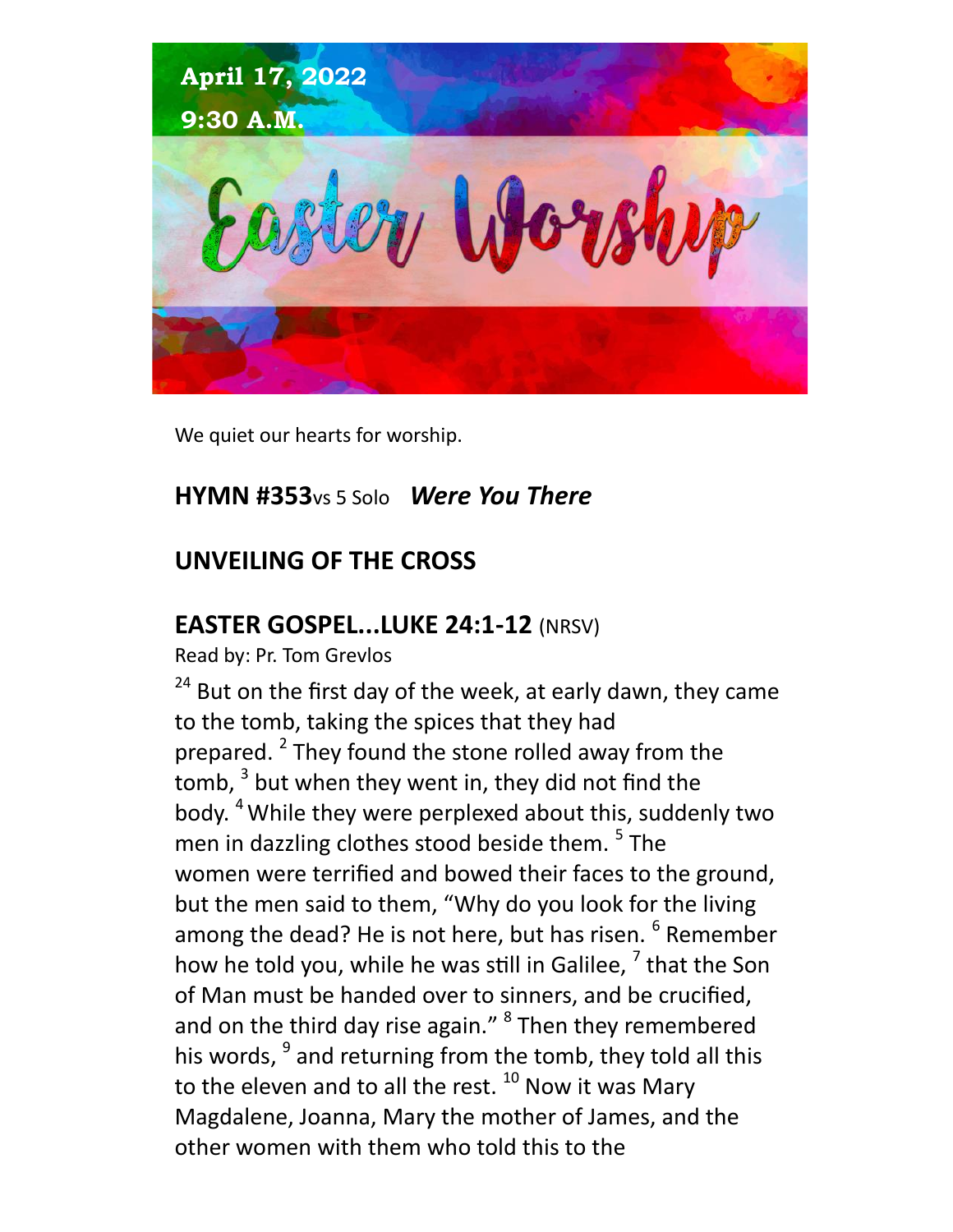apostles.  $^{11}$  But these words seemed to them an idle tale, and they did not believe them.  $^{12}$  But Peter got up and ran to the tomb; stooping and looking in, he saw the linen cloths by themselves; then he went home, amazed at what had happened.

Pastor: Christ is Risen! **All: Christ is Risen Indeed, Alleluia!**

# **OPENING SONG** *Christ the Lord Is Risen Today!*

Christ the Lord is risen today Alleluia Sons of men and angels say Alleluia Raise your joys and triumphs high Alleluia Sing ye heavens and earth reply Alleluia

Lives again our glorious King Alleluia Where O death is now thy sting Alleluia Dying once He all doth save Alleluia Where thy victory O grave Alleluia

> He is not dead He is alive We Have this hope In Jesus Christ

Love's redeeming work is done Alleluia Fought the fight the battle won Alleluia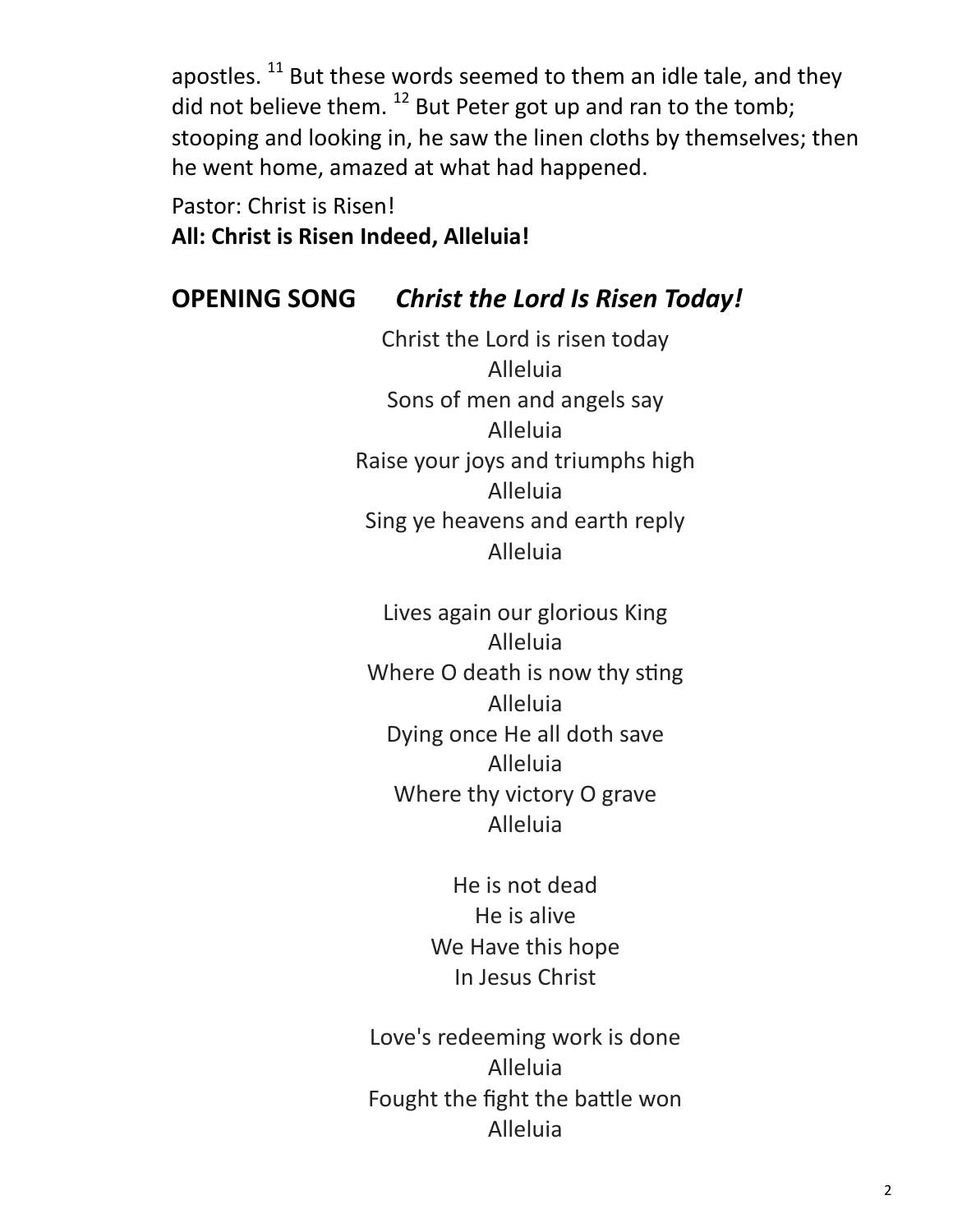Death in vain forbids Him rise Alleluia Christ has opened paradise Alleluia

> He is not dead He is alive We Have this hope in Jesus Christ

Soar we now where Christ has led Alleluia Following our exalted Head Alleluia Made like Him, like Him we rise Alleluia Ours the cross the grave the skies Alleluia He is not dead He is alive We Have this hope in Jesus Christ (repeat) Death in vain forbids Him rise Alleluia Christ has opened paradise Alleluia

> He is not dead He is alive We Have this hope in Jesus Christ

Soar we now where Christ has led Alleluia Following our exalted Head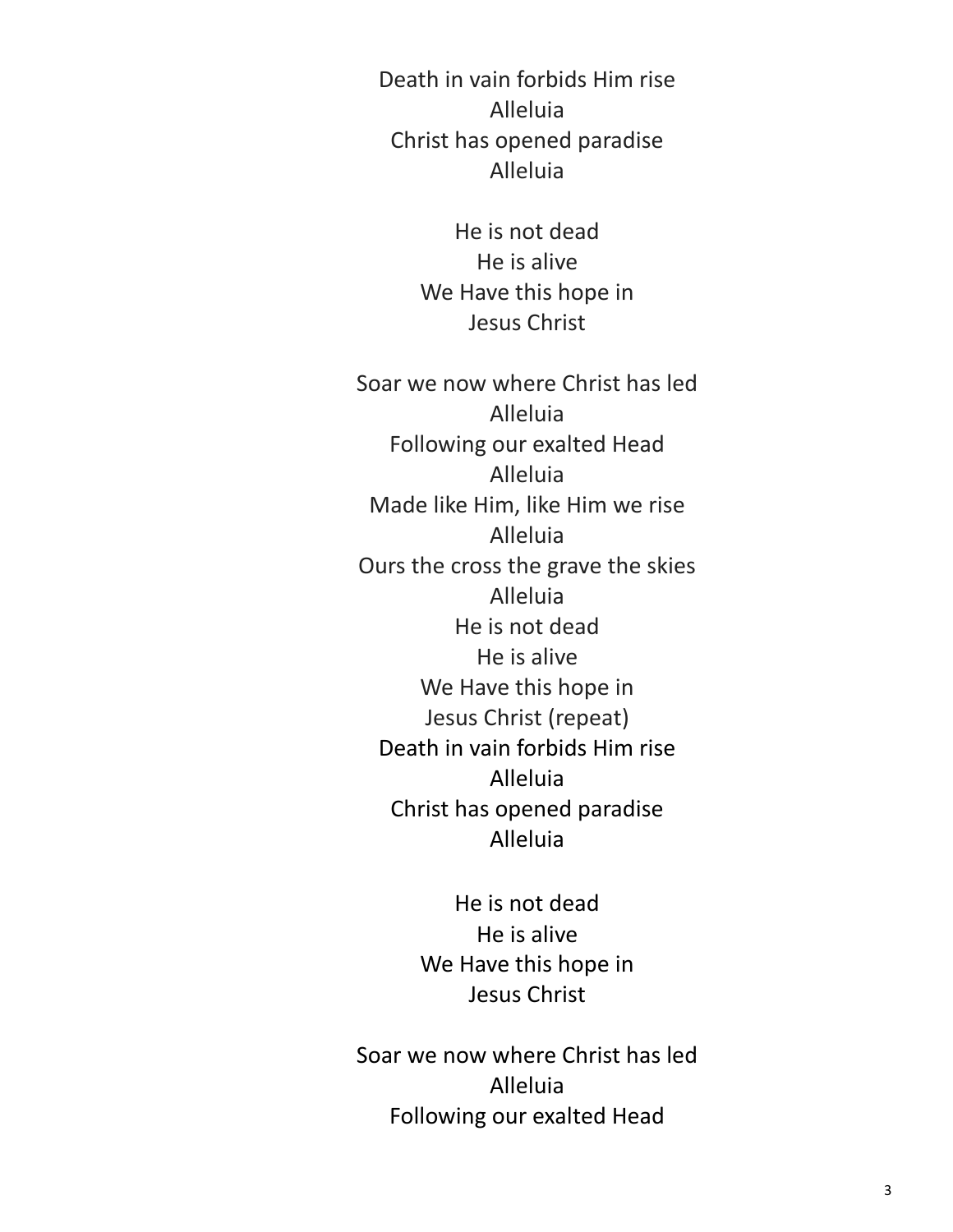Alleluia Made like Him, like Him we rise Alleluia Ours the cross the grave the skies Alleluia

> He is not dead He is alive We Have this hope in Jesus Christ (repeat)

### **EASTER WELCOME**

**EASTER HOLY BAPTISM...**Jordan and Jade Butler

Today we celebrate the Sacrament of Holy Baptism for **Jordan Irving Butler,** son of Carolyn and Gene Butler. Jordan was born on December 26, 2019. His baptismal sponsor is Caitlin Neuman.

Today we celebrate the Sacrament of Holy Baptism for **Jade Irene Butler,** daughter of Carolyn and Gene Butler. Jade was born on November 15, 2021. Her baptismal sponsor is Bailey Nabors.

# **SONG OF RESPONSE #857** *Lord I Lift Your Name on High*

Lord I lift Your name on high Lord I love to sing Your praises I'm so glad You're in my life I'm so glad You came to save us

You came from heaven to earth To show the way From the earth to the cross My debt to pay From the cross to the grave From the grave to the sky Lord I lift Your name on high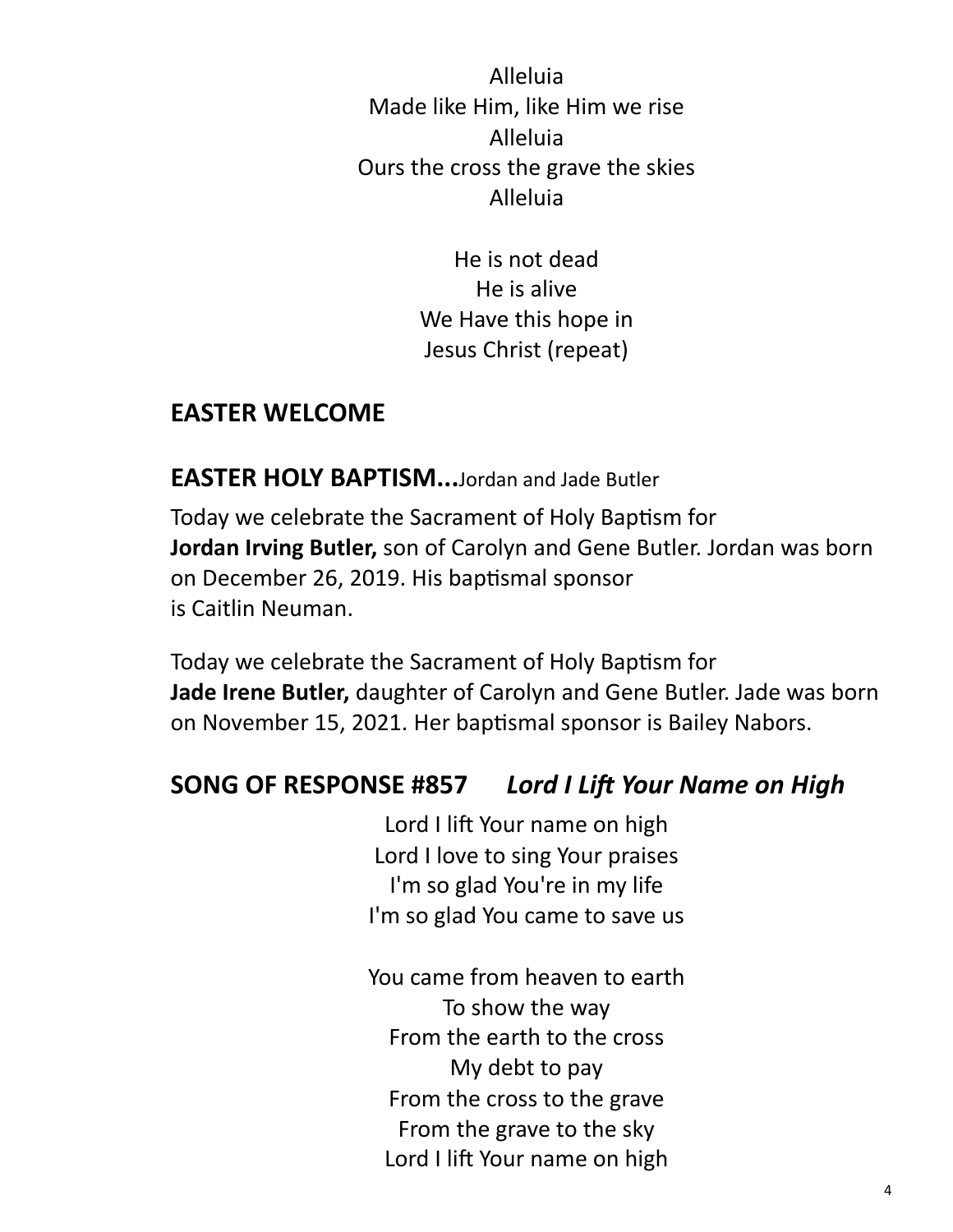# **SCRIPTURE READING... I CORINTHIANS 15:51-57** (NRSV)

Read by: Justin Stephens

 $51$  Listen, I will tell you a mystery! We will not all die, but we will all be changed,  $52$  in a moment, in the twinkling of an eye, at the last trumpet. For the trumpet will sound, and the dead will be raised imperishable, and we will be changed.  $53$  For this perishable body must put on imperishability, and this mortal body must put on immortality.<sup>54</sup> When this perishable body puts on imperishability, and this mortal body puts on immortality, then the saying that is written will be fulfilled:

"Death has been swallowed up in victory."

<sup>55</sup> "Where, O death, is your victory?

Where, O death, is your sting?"

 $56$  The sting of death is sin, and the power of sin is the law.  $57$  But thanks be to God, who gives us the victory through our Lord Jesus Christ.

Leader: The Word of the Lord.

#### **All: Thanks be to God.**

# **Easter Song of Response** *All Hail King Jesus*

There was a moment when the lights went out When death had claimed its victory The King of Love had given up His life The darkest day in history

There on a cross they made for sinners For every curse His blood atoned One final breath and it was finished But not the end we could have known

> For the earth began to shake And the veil was torn What sacrifice was made As the heavens roared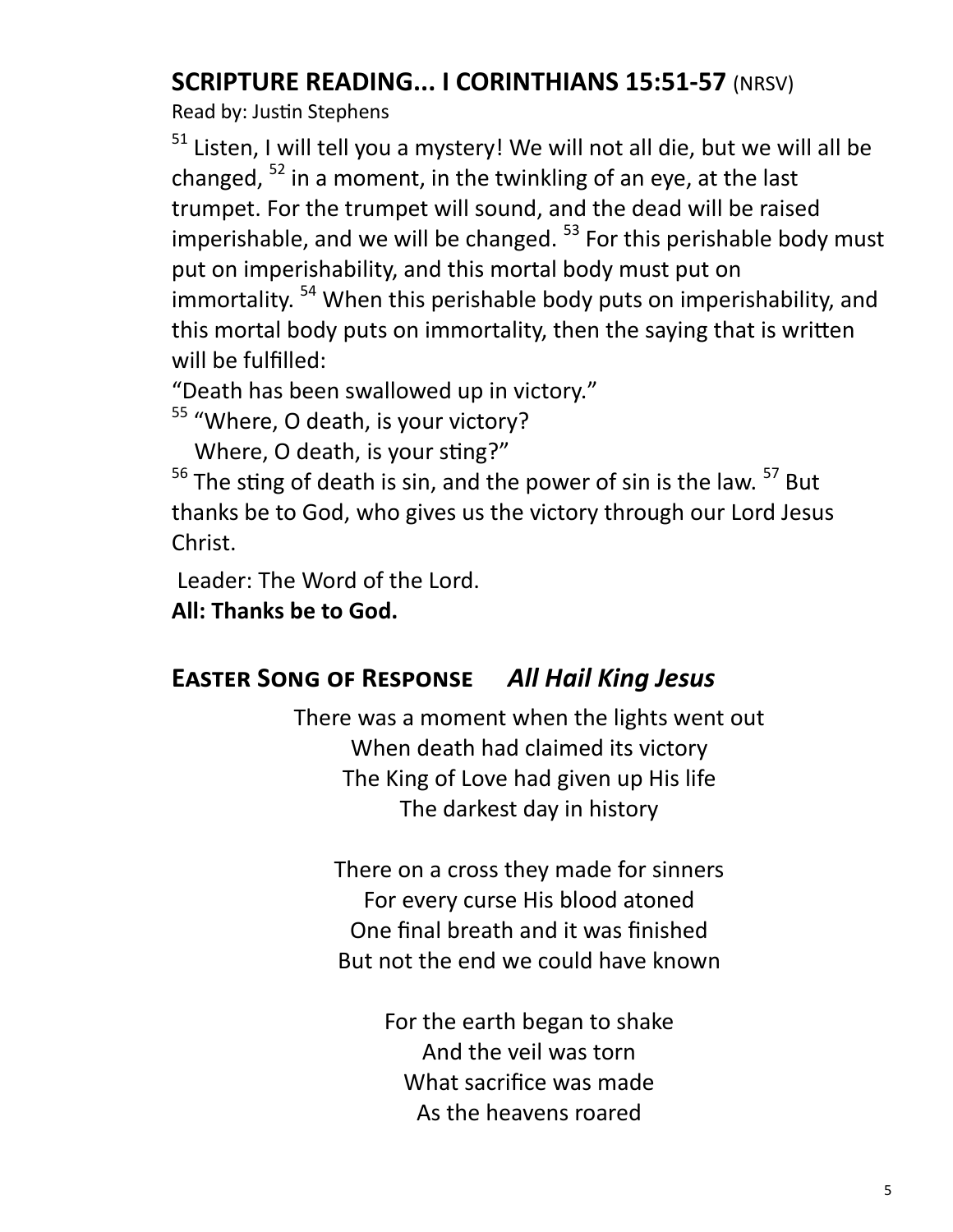All hail King Jesus All hail the Lord of Heaven and earth All hail King Jesus All hail the Savior of the world

There was a moment when the sky lit up A flash of light breaking through When all was lost He crossed eternity The King of life was on the move

> For in a dark cold tomb Where our Lord was laid One miraculous breath And we're forever changed

All hail, King Jesus All hail the Lord of heaven and earth All hail, King Jesus All hail the Savior of the world (repeat)

Let every knee, come bow before the King of Kings Let every tongue, confess that He is Lord Lift up your shout, let us join with all of Heaven Singing holy, singing holy Cry out holy, singing holy

> All hail, King Jesus All hail the Lord of heaven and earth All hail, King Jesus All hail the Savior of the world (repeat)

**Easter Message** *What If?* Pr. Tom Grevlos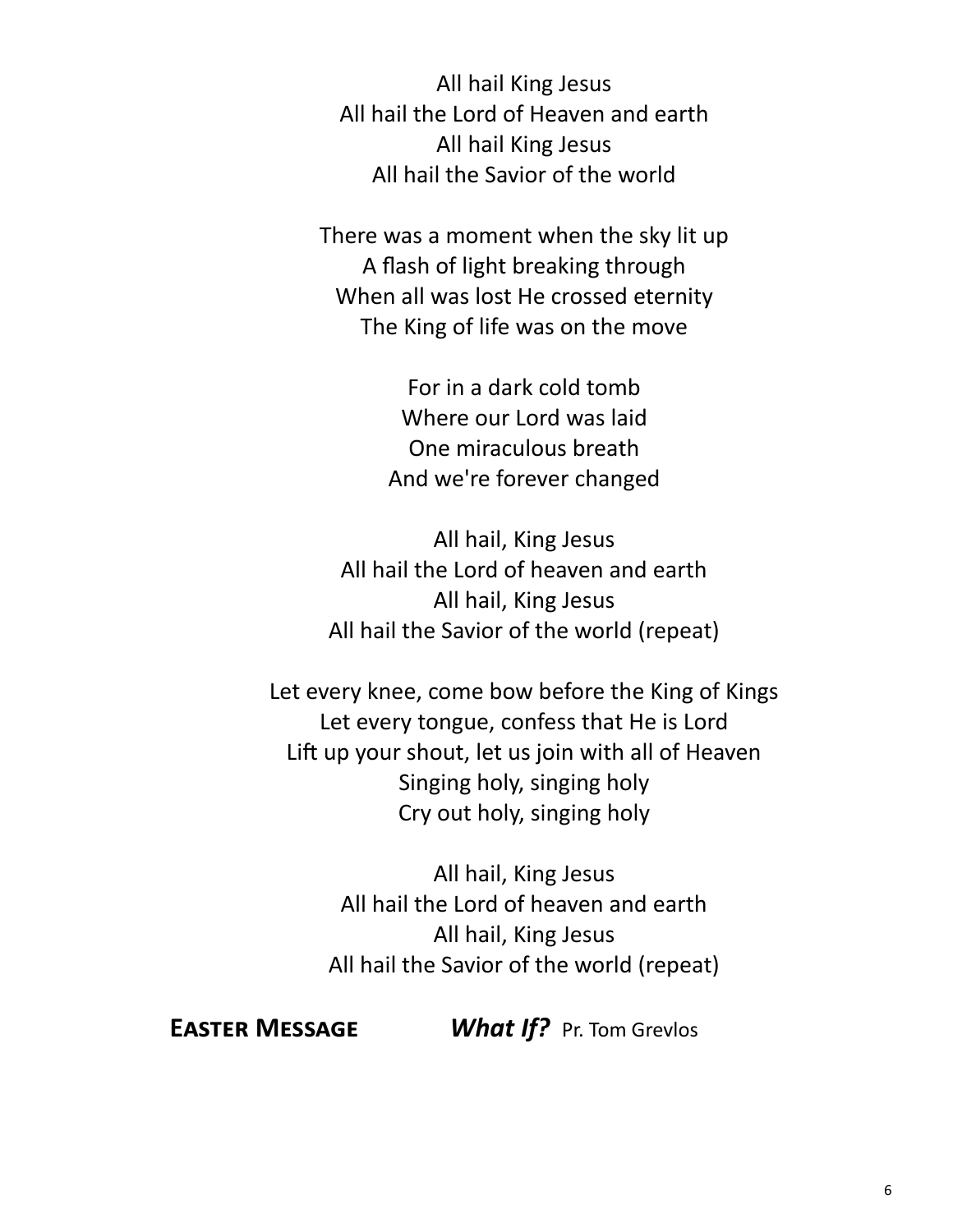#### **Easter Message Song** *In Christ Alone*

Verse 1 In Christ alone my hope is found; He is my light my strength my song; This Cornerstone, this solid Ground,

Firm through the fiercest drought and storm. What heights of love, what depths of peace, When fears are stilled, when strivings cease! My Comforter, my All in All-Here in the love of Christ I stand.

#### Verse 2

In Christ alone, who took on flesh, Fullness of God in helpless babe! This gift of love and righteousness, Scorned by the ones He came to save.

Till on that cross as Jesus died, The wrath of God was satisfied: For every sin on Him was laid-Here in the death of Christ I live.

#### Verse 3

There in the ground His body lay, Light of the world by darkness slain; Then bursting forth in glorious Day, Up from the grave He rose again!

And as He stands in victory, Sin's curse has lost its grip on me; For I am His and He is mine-Bought with the precious blood of Christ.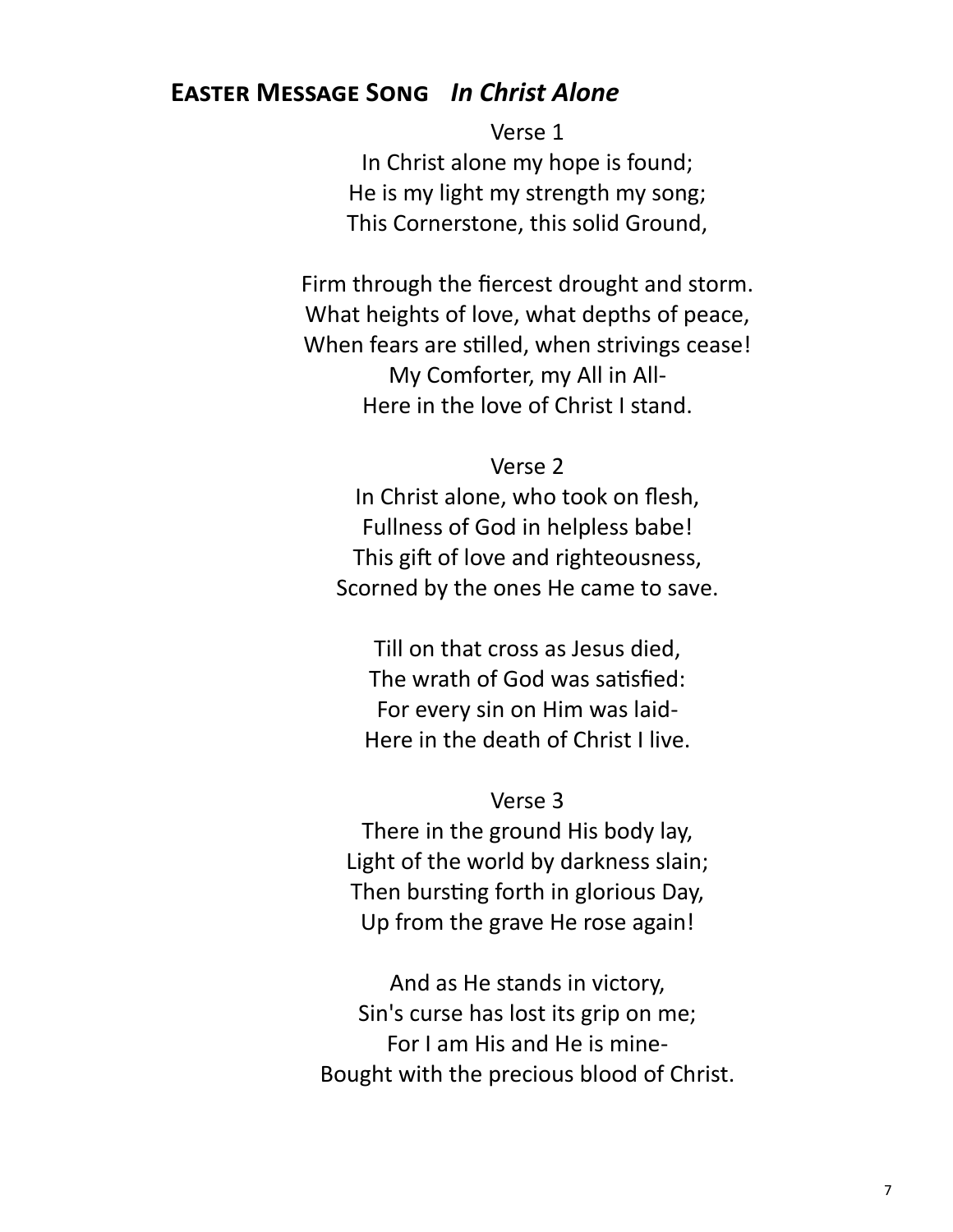#### Verse 4

No guilt in life, no fear in death This is the power of Christ in me; From life's first cry to final breath, Jesus commands my destiny.

No power of hell, no scheme of man, Can ever pluck me from His hand; Till He returns or calls me home-Here in the power of Christ I'll stand.

#### **Prayers of the people**

#### **Words of Institution**

#### **Lord's Prayer**

Our Father, who art in heaven, hallowed be thy name, thy kingdom come, thy will be done, on earth as it is in heaven. Give us this day our daily bread; and forgive us our trespasses, as we forgive those who trespass against us; lead us not into temptation, but deliver us from evil. For thine is the kingdom, and the power,

and the glory, forever and ever.

Amen.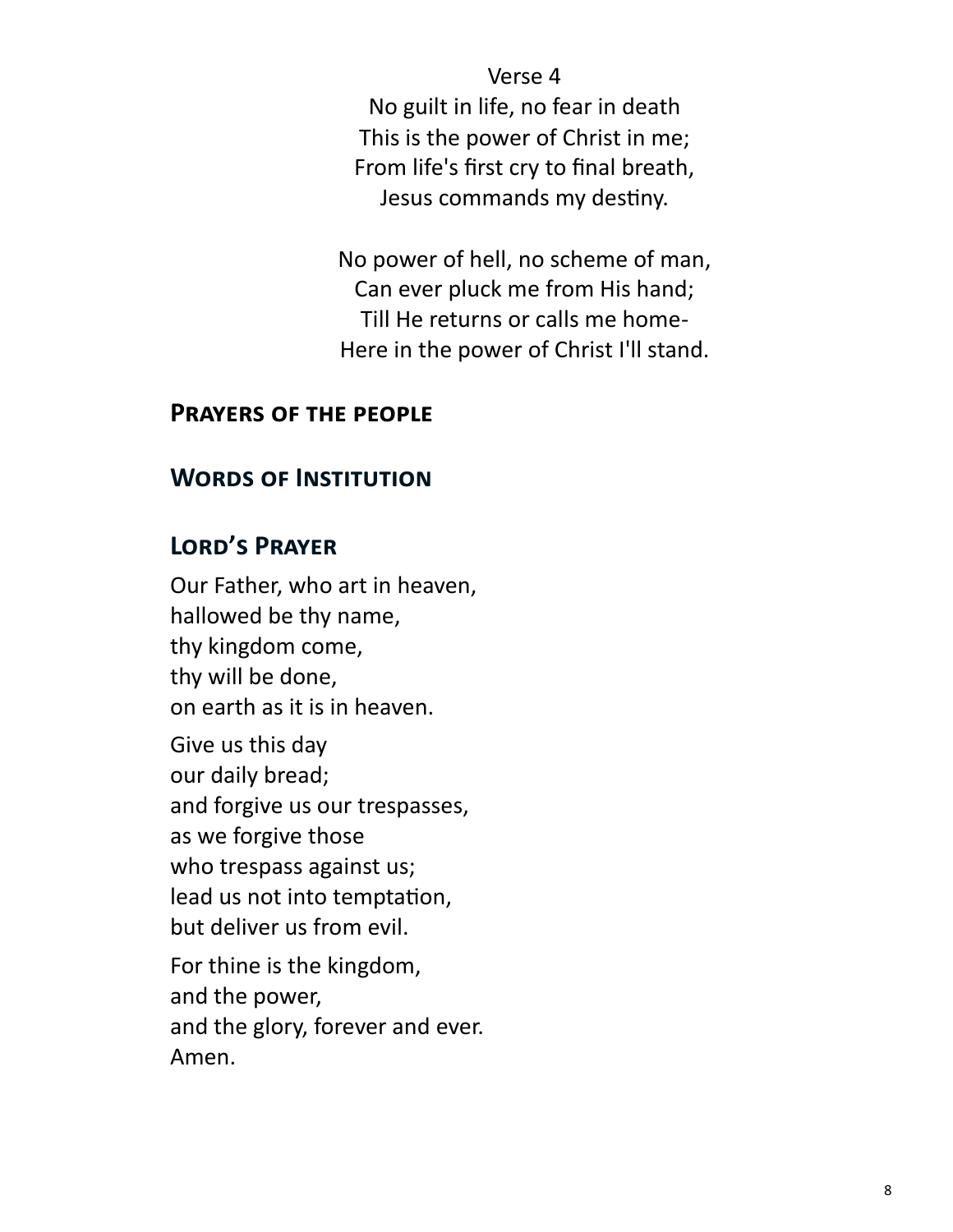# **Communion Invitation**

*As we celebrate this sacrament, all are invited to receive the Risen presence of Jesus. God is really present—in bread and wine—forgiving sins and promising new life.* 

> *Bread/wafer— "The body of Christ given for you"; Wine— "The blood of Christ shed for you."*

#### **Thank Offering**

- To make a gift online to the mission and ministry of Shepherd of the Hills, use this link: [shephills.org/](https://shephills.org/give/) [give.](https://shephills.org/give/)
- $\cdot$  Scan the QR Code with your camera phone to give now.
- By mail, send to 3525 Bee Caves Rd, Austin, TX 78746

## **Easter Thank Offering**

Our Mid-Week Worship in Lent and our special Easter Sunday offering has been designated to support ELCA World Hunger and Lutheran Immigration and Refugee Service (LIRS).

#### **Benediction**

·

#### **Easter Song of Sending #856** *How Great Thou Art*

O Lord my God, When I in awesome wonder, Consider all the worlds Thy Hands have made; I see the stars, I hear the rolling thunder, Thy power throughout the universe displayed.

Then sings my soul, My Saviour God, to Thee, How great Thou art, How great Thou art. Then sings my soul, My Saviour God, to Thee, How great Thou art, How great you are!

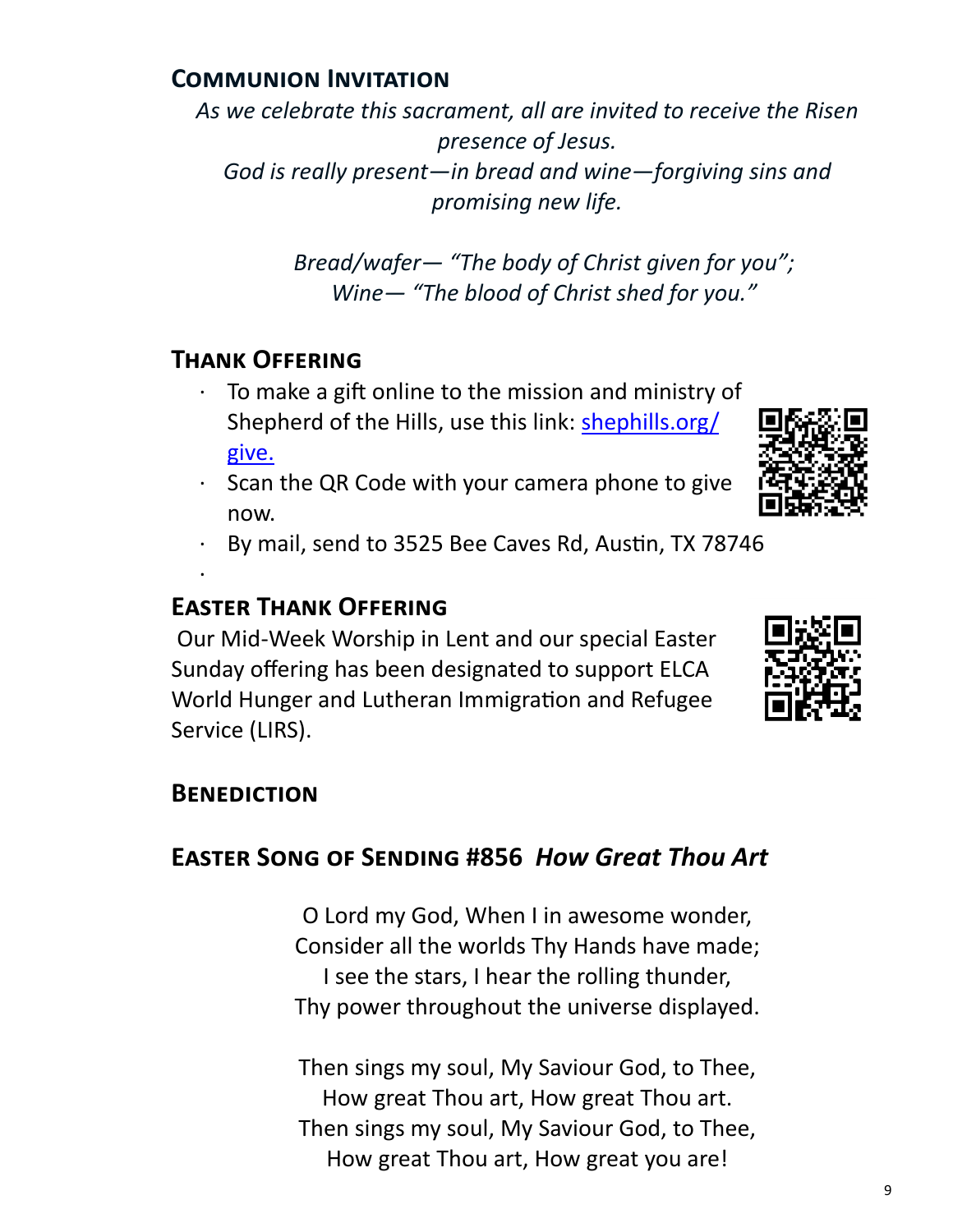And when I think, that God, His Son not sparing; Sent Him to die, I scarce can take it in; That on the Cross, my burden gladly bearing, He bled and died to take away my sin.

Then sings my soul, My Saviour God, to Thee, How great Thou art, How great Thou art. Then sings my soul, My Saviour God, to Thee, How great Thou art, How great you are!

When Christ shall come, with shouts of acclamation, And take me home, what joy shall fill my heart. Then I shall bow, in humble adoration, And then proclaim: "My God, how great Thou art!"

Then sings my soul, My Saviour God, to Thee, How great Thou art, How great Thou art. Then sings my soul, My Saviour God, to Thee, How great Thou art, How great you are!

# **Easter Commissioning**

- Pastor: Christ is Risen! Let us share the good news of Easter with the world!
- **All: Christ is Risen Indeed, Alleluia… and, We Will!**

# **Postlude**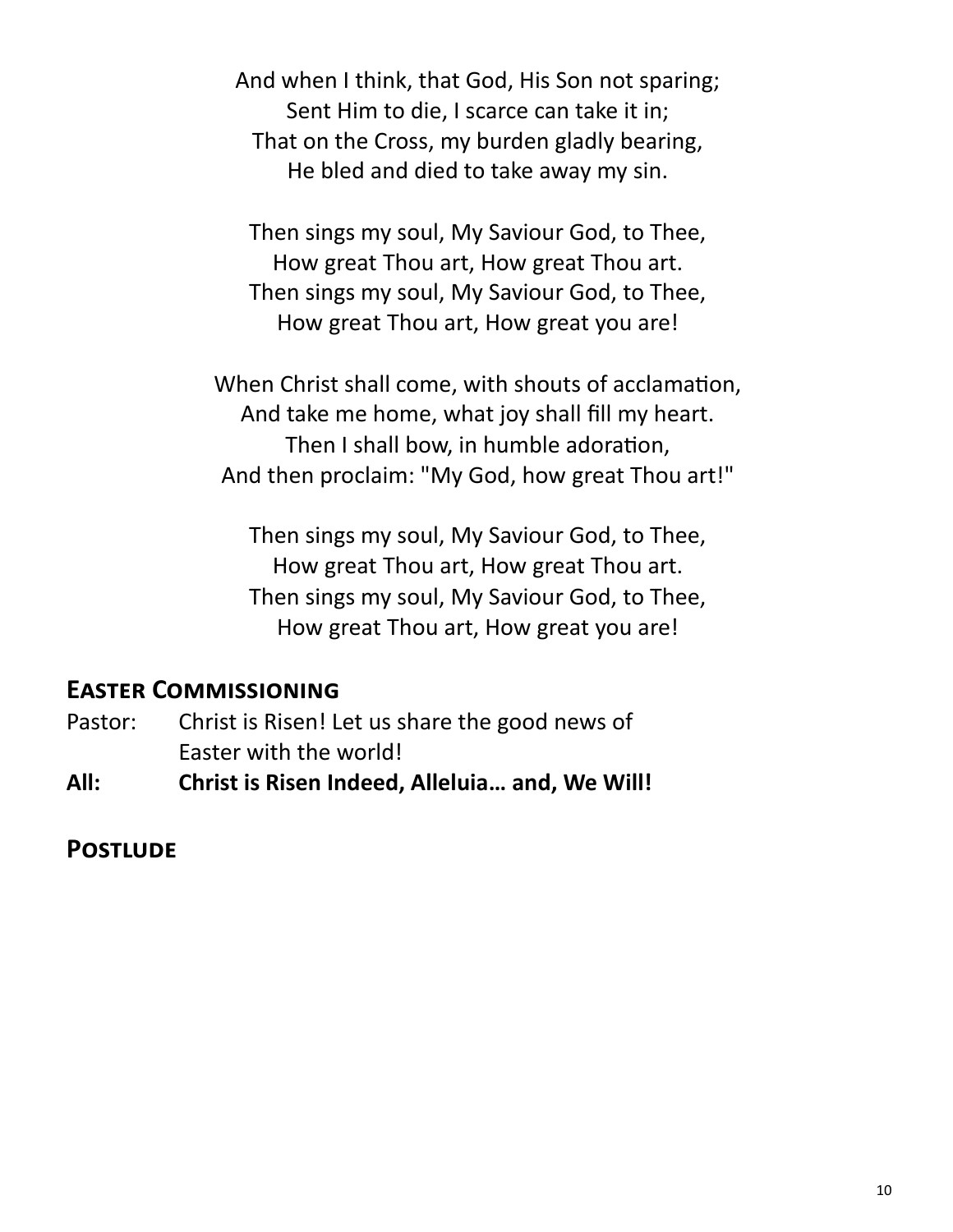# **Prayers**

**Please pray** for Don Gaskin and Sandy Nielsen

**Please pray** for family and friends of Shepherd members:

JoAnne Matava, mother of Vicki Matava Emma Rosas, granddaughter of Sheila Hilts

**Please pray** in celebration for the baptism of Jordan and Jade Butler. Children of Carolyn & Gene Butler, grandchildren of Sue and Ray Vaughan.

**Please pray** in celebration for the baptism of Addison Ava Jones. She is the daughter of Ryan and Katie Jones.

**We pray** for the people of Ukraine and all who find themselves in the midst of war, gripped by fear and uncertainty. Send your peace.

**Let us prayer** for our mission partners, ELCA World Hunger and Lutheran Immigration and Refugee Service. May the work they do as an extension of our church make a positive impact on the lives of children and families.

**We pray** for our global ministry partners: Rev. Karen Castillo in Guatemala; Iglesia Luterana Augustina Virgen del Rosario, Aurora 8 de Octubre, Guatemala. We pray for Malcolm and Joy Henderson and the ministry of CHARIS in Haiti.

**Please pray** for our local ministries: Mariposa Family Learning Center, Bread For All and Upbring Ministries.

**Please pray** for our faith community, that we may be a church without walls and live out loud...faithfully!

> *\*Prayers for family and friends are listed for 2 weeks, unless we are notified otherwise.*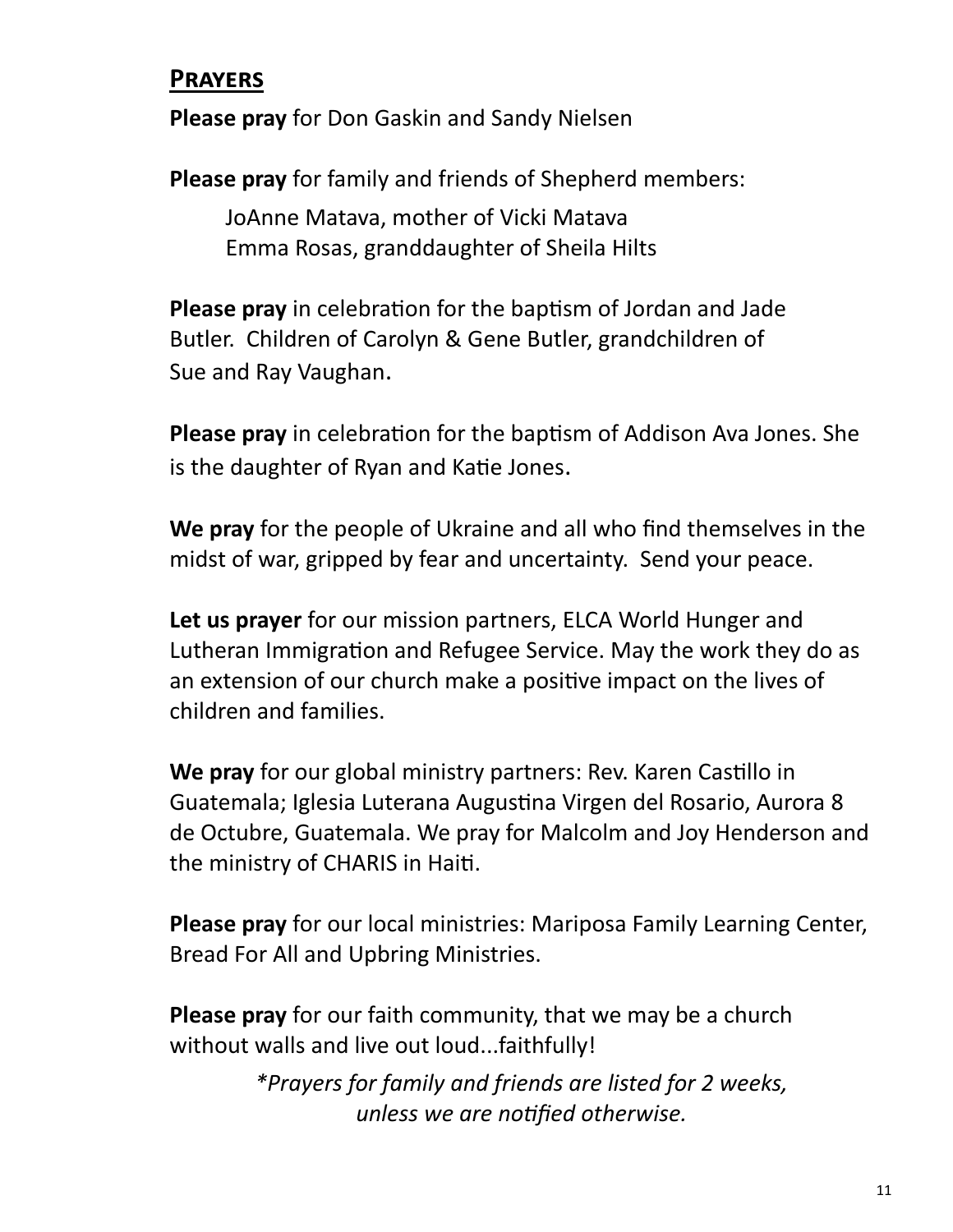# **Worship team**

Pastors **Pr. Tom Grevlos, Pr. Lauren Dow Wegner Contemporary Worship Leader** Justin Stephens **Director of Worship/Arts** Kevin McClure **Musician** Josh Norem **Altar Care** Sharon Collins **AV** Jamie Nichols and Peter Walsh **Hosts** The Watkins Family, The Dertien Family, Mark and Kathy Gerhardt, Julie and Tom Hudnall **Flowers** Given by Sue and Ray Vaughan in honor of Jordan and Jade's baptism. **Admin Ministry Coordinator** Amanda Forsberg **Campus Operations** Dave Wegner **Creative Media** Dabney Gomes **Director of Youth Ministry** Joel Timmons **Executive Director** Bill Dawson

**Financial Officer** Kevin Marlow

# *Have a Blessed Week!*

Shepherd of the Hills Lutheran 3525 Bee Caves Rd, Austin TX +1 512-327-3370 [www.shephills.org](http://www.shephills.org)